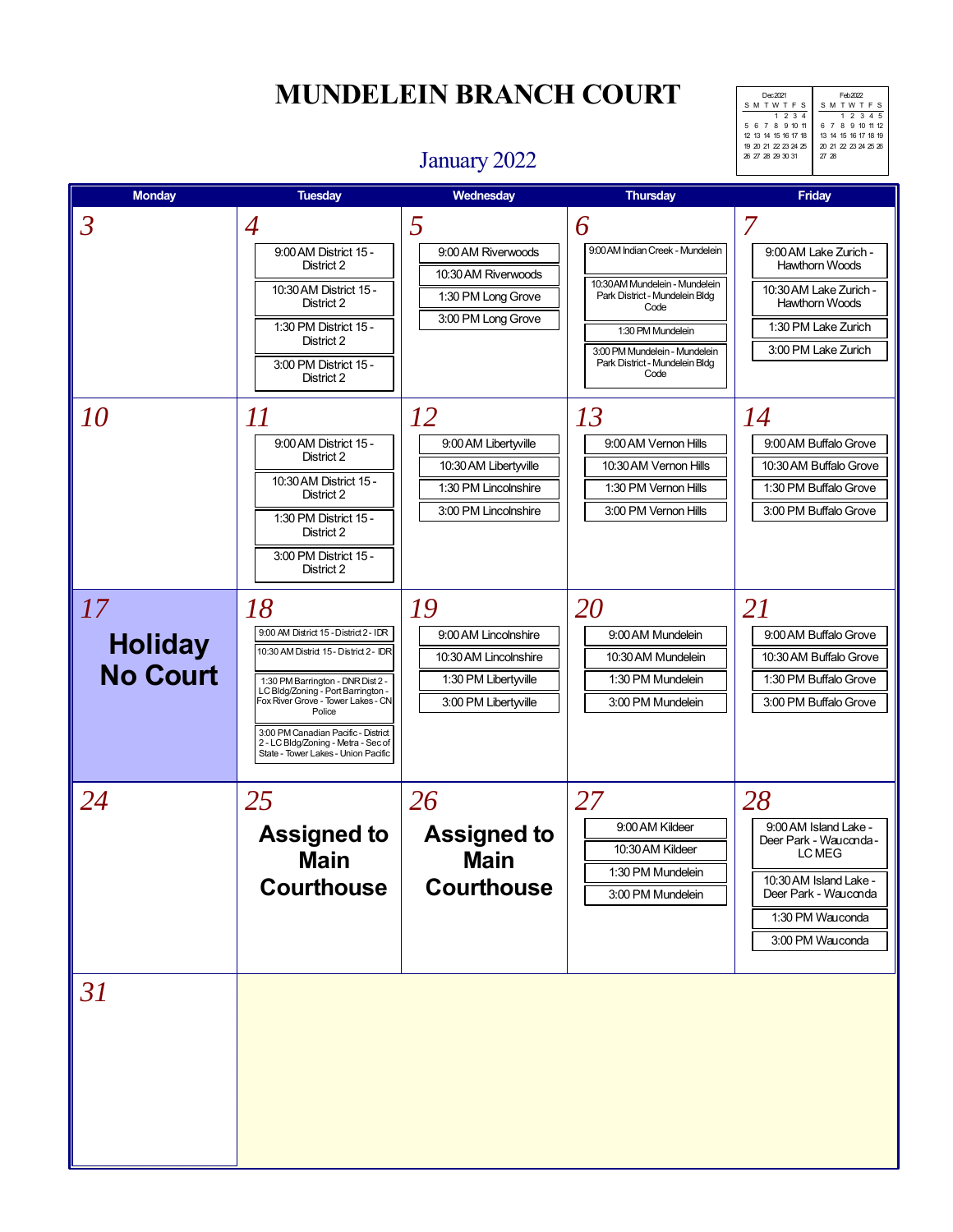# **MUNDELEIN BRANCH COURT** MARK MARK

SM TWT FS 1 2 345 6 7 8 9 10 11 12 13 14 15 16 17 18 19 20 21 22 23 24 25 26 27 28 29 30 31 Jan 2022 SM TWTF 1 2 3 4 5 678 9 10 11 12 13 14 15 16 17 18 19 20 21 22 23 24 25 26 27 28 29 30 31

### February 2022

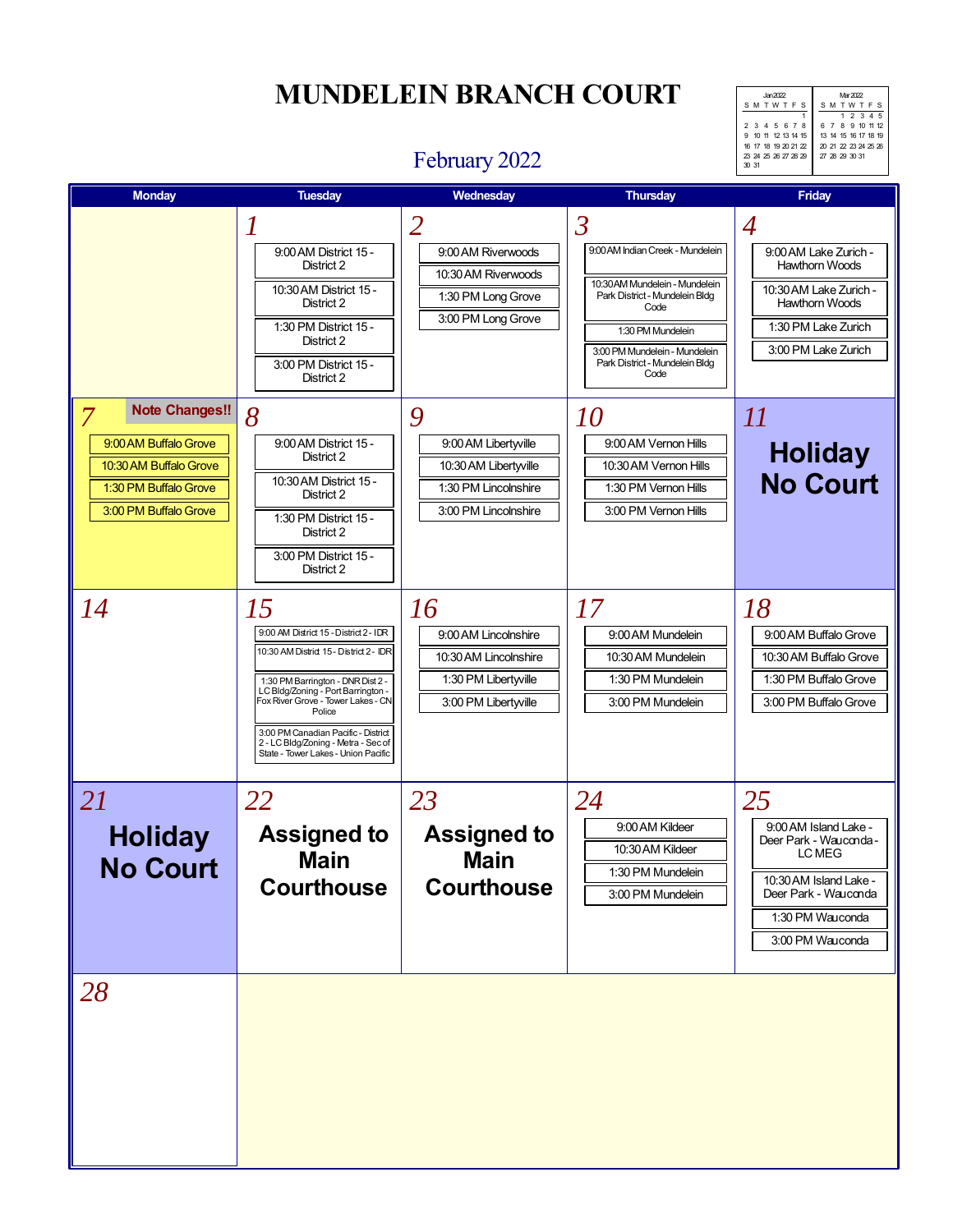S M T W T F 1 2 3 4 5 6 789 10 11 12 13 14 15 16 17 18 19 20 21 22 23 24 25 26 27 28 29 30 Feb 2022 SM TWT F S 1 2 345 6 7 8 9 10 11 12 13 14 15 16 17 18 19 20 21 22 23 24 25 26 27 28

### March 2022

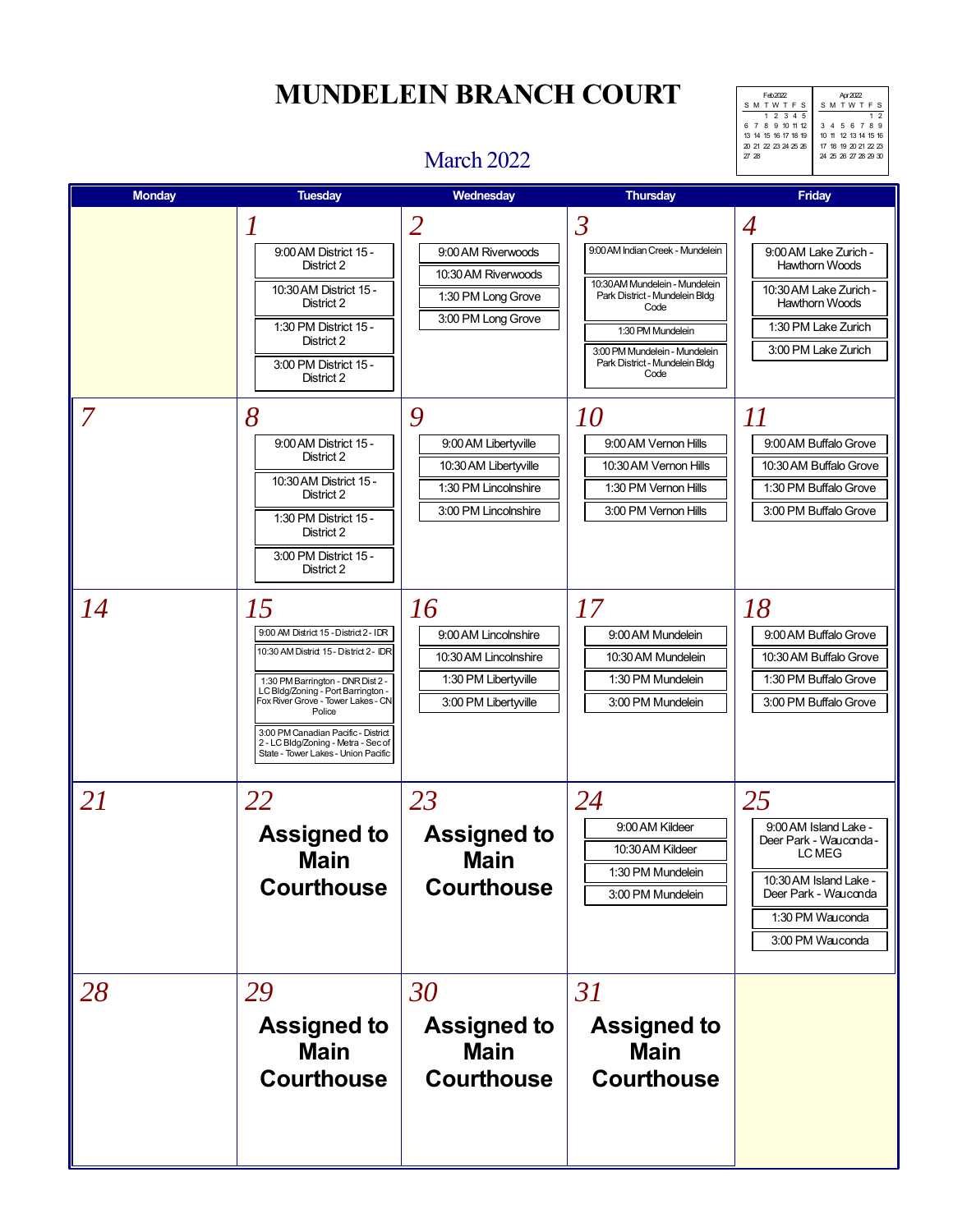### April 2022



| <b>Monday</b>                                                                                                                    | <b>Tuesday</b>                                                                                                                                                                                                                                                                                                                                 | Wednesday                                                                                           | <b>Thursday</b>                                                                                                                                                                                                   | <b>Friday</b>                                                                                                                                             |
|----------------------------------------------------------------------------------------------------------------------------------|------------------------------------------------------------------------------------------------------------------------------------------------------------------------------------------------------------------------------------------------------------------------------------------------------------------------------------------------|-----------------------------------------------------------------------------------------------------|-------------------------------------------------------------------------------------------------------------------------------------------------------------------------------------------------------------------|-----------------------------------------------------------------------------------------------------------------------------------------------------------|
|                                                                                                                                  |                                                                                                                                                                                                                                                                                                                                                |                                                                                                     |                                                                                                                                                                                                                   | 9:00 AM Lake Zurich -<br><b>Hawthorn Woods</b><br>10:30 AM Lake Zurich -<br><b>Hawthorn Woods</b><br>1:30 PM Lake Zurich<br>3:00 PM Lake Zurich           |
| $\overline{4}$                                                                                                                   | 5<br>9:00 AM District 15 -<br>District 2<br>10:30 AM District 15 -<br>District 2<br>1:30 PM District 15 -<br>District 2<br>3:00 PM District 15 -<br>District 2                                                                                                                                                                                 | 6<br>9:00 AM Riverwoods<br>10:30 AM Riverwoods<br>1:30 PM Long Grove<br>3:00 PM Long Grove          | 7<br>9:00 AM Indian Creek - Mundelein<br>10:30 AM Mundelein - Mundelein<br>Park District - Mundelein Bldg<br>Code<br>1:30 PM Mundelein<br>3:00 PM Mundelein - Mundelein<br>Park District - Mundelein Bldg<br>Code | 8<br>9:00 AM Buffalo Grove<br>10:30 AM Buffalo Grove<br>1:30 PM Buffalo Grove<br>3:00 PM Buffalo Grove                                                    |
| <b>Note Changes!!</b><br>11<br>9:00 AM Buffalo Grove<br>10:30 AM Buffalo Grove<br>1:30 PM Buffalo Grove<br>3:00 PM Buffalo Grove | 12<br>9:00 AM District 15 -<br>District 2<br>10:30 AM District 15 -<br>District 2<br>1:30 PM District 15 -<br>District 2<br>3:00 PM District 15 -<br>District 2                                                                                                                                                                                | 13<br>9:00 AM Libertyville<br>10:30 AM Libertyville<br>1:30 PM Lincolnshire<br>3:00 PM Lincolnshire | 14<br>9:00 AM Vernon Hills<br>10:30 AM Vernon Hills<br>1:30 PM Vernon Hills<br>3:00 PM Vernon Hills                                                                                                               | 15<br><b>Holiday</b><br><b>No Court</b>                                                                                                                   |
| 18                                                                                                                               | <i>19</i><br>9:00 AM District 15 - District 2 - IDR<br>10:30 AM District 15 - District 2 - IDR<br>1:30 PM Barrington - DNR Dist 2 -<br>LC Bldg/Zoning - Port Barrington -<br>Fox River Grove - Tower Lakes - CN<br>Police<br>3:00 PM Canadian Pacific - District<br>2 - LC Bldg/Zoning - Metra - Sec of<br>State - Tower Lakes - Union Pacific | 20<br>9:00 AM Lincolnshire<br>10:30 AM Lincolnshire<br>1:30 PM Libertyville<br>3:00 PM Libertyville | 21<br>9:00 AM Mundelein<br>10:30 AM Mundelein<br>1:30 PM Mundelein<br>3:00 PM Mundelein                                                                                                                           | 22<br>9:00 AM Island Lake -<br>Deer Park - Wauconda -<br>LC MEG<br>10:30 AM Island Lake -<br>Deer Park - Wauconda<br>1:30 PM Wauconda<br>3:00 PM Wauconda |
| 25                                                                                                                               | 26<br><b>Assigned to</b><br><b>Main</b><br><b>Courthouse</b>                                                                                                                                                                                                                                                                                   | 27<br><b>Assigned to</b><br><b>Main</b><br><b>Courthouse</b>                                        | 28<br>9:00 AM Kildeer<br>10:30 AM Kildeer<br>1:30 PM Mundelein<br>3:00 PM Mundelein                                                                                                                               | 29<br><b>Assigned to</b><br><b>Main</b><br><b>Courthouse</b>                                                                                              |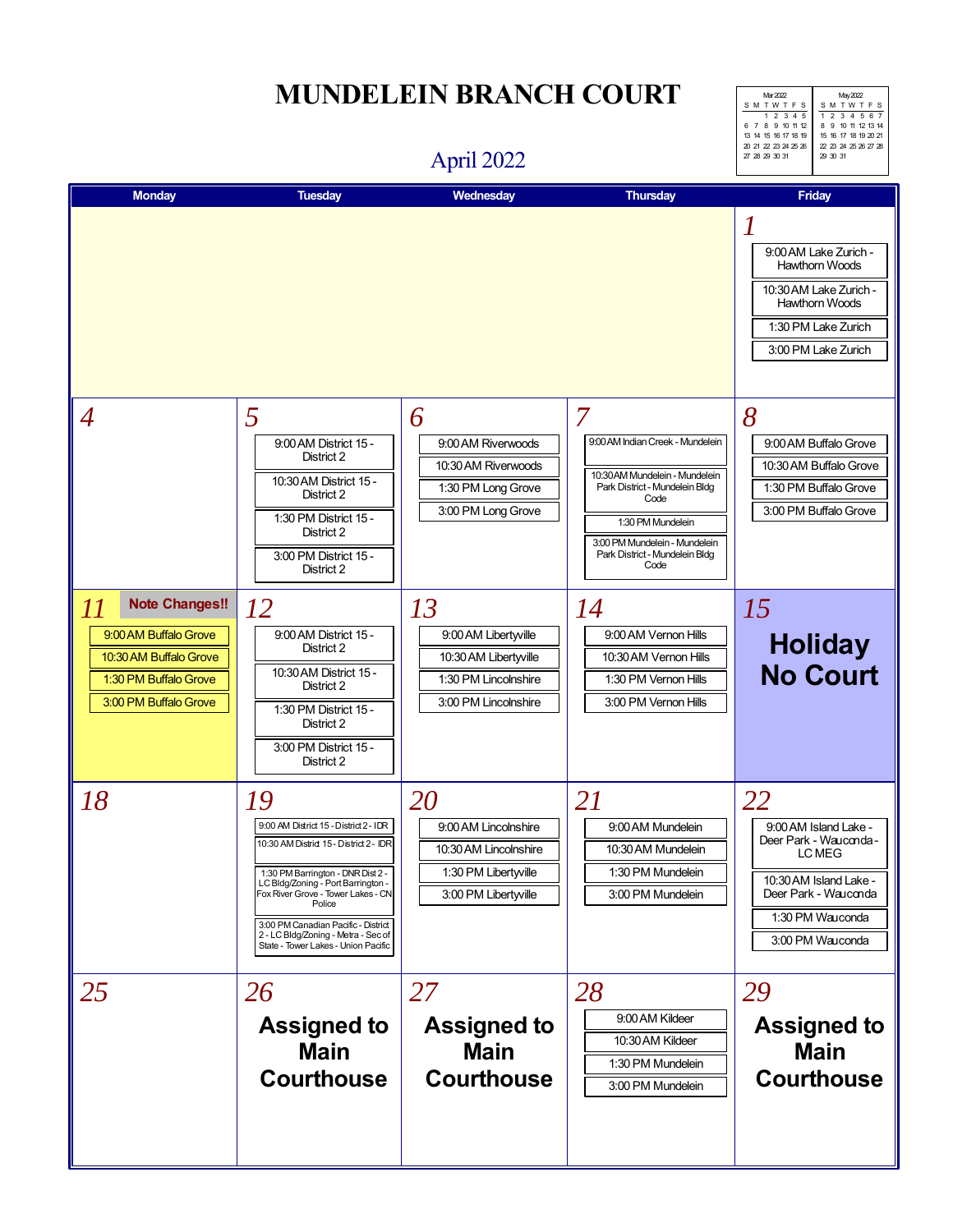SM TWT FS 1 234 5 6 7 8 9 10 11 12 13 14 15 16 17 18 19 20 21 22 23 24 25 26 27 28 29 30 4pr 2022<br>
SM TWT F S<br>
3 4 5 6 7 8 9<br>
10 11 12 13 14 15 16<br>
17 18 19 20 21 22 23<br>
24 25 26 27 28 29 30

# May 2022

| <b>Monday</b>                           | <b>Tuesday</b>                                                                                                                                                                                                                                                                                                                          | Wednesday                                                                                               | <b>Thursday</b>                                                                                                                                                                                                   | Friday                                                                                                                                                    |
|-----------------------------------------|-----------------------------------------------------------------------------------------------------------------------------------------------------------------------------------------------------------------------------------------------------------------------------------------------------------------------------------------|---------------------------------------------------------------------------------------------------------|-------------------------------------------------------------------------------------------------------------------------------------------------------------------------------------------------------------------|-----------------------------------------------------------------------------------------------------------------------------------------------------------|
| $\overline{2}$                          | $\mathfrak{Z}$<br>9:00 AM District 15 -<br>District 2<br>10:30 AM District 15 -<br>District 2<br>1:30 PM District 15 -<br>District 2<br>3:00 PM District 15 -<br>District 2                                                                                                                                                             | $\overline{4}$<br>9:00 AM Riverwoods<br>10:30 AM Riverwoods<br>1:30 PM Long Grove<br>3:00 PM Long Grove | 5<br>9:00 AM Indian Creek - Mundelein<br>10:30 AM Mundelein - Mundelein<br>Park District - Mundelein Bldg<br>Code<br>1:30 PM Mundelein<br>3:00 PM Mundelein - Mundelein<br>Park District - Mundelein Bldg<br>Code | 6<br>9:00 AM Lake Zurich -<br><b>Hawthorn Woods</b><br>10:30 AM Lake Zurich -<br><b>Hawthorn Woods</b><br>1:30 PM Lake Zurich<br>3:00 PM Lake Zurich      |
| 9                                       | <i>10</i><br>9:00 AM District 15 -<br>District 2<br>10:30 AM District 15 -<br>District 2<br>1:30 PM District 15 -<br>District 2<br>3:00 PM District 15 -<br>District 2                                                                                                                                                                  | 11<br>9:00 AM Libertyville<br>10:30 AM Libertyville<br>1:30 PM Lincolnshire<br>3:00 PM Lincolnshire     | <i>12</i><br>9:00 AM Vernon Hills<br>10:30 AM Vernon Hills<br>1:30 PM Vernon Hills<br>3:00 PM Vernon Hills                                                                                                        | 13<br>9:00 AM Buffalo Grove<br>10:30 AM Buffalo Grove<br>1:30 PM Buffalo Grove<br>3:00 PM Buffalo Grove                                                   |
| 16                                      | 17<br>9:00 AM District 15 - District 2 - IDR<br>10:30 AM District 15 - District 2 - IDR<br>1:30 PM Barrington - DNR Dist 2 -<br>LC Bldg/Zoning - Port Barrington -<br>Fox River Grove - Tower Lakes - CN<br>Police<br>3:00 PM Canadian Pacific - District<br>2 - LC Bldg/Zoning - Metra - Sec of<br>State - Tower Lakes - Union Pacific | 18<br>9:00 AM Lincolnshire<br>10:30 AM Lincolnshire<br>1:30 PM Libertyville<br>3:00 PM Libertyville     | 19<br>9:00 AM Mundelein<br>10:30 AM Mundelein<br>1:30 PM Mundelein<br>3:00 PM Mundelein                                                                                                                           | 20<br>9:00 AM Buffalo Grove<br>10:30 AM Buffalo Grove<br>1:30 PM Buffalo Grove<br>3:00 PM Buffalo Grove                                                   |
| 23                                      | 24<br><b>Assigned to</b><br><b>Main</b><br><b>Courthouse</b>                                                                                                                                                                                                                                                                            | 25<br><b>Assigned to</b><br><b>Main</b><br><b>Courthouse</b>                                            | 26<br>9:00 AM Kildeer<br>10:30 AM Kildeer<br>1:30 PM Mundelein<br>3:00 PM Mundelein                                                                                                                               | 27<br>9:00 AM Island Lake -<br>Deer Park - Wauconda -<br>LC MEG<br>10:30 AM Island Lake -<br>Deer Park - Wauconda<br>1:30 PM Wauconda<br>3:00 PM Wauconda |
| 30<br><b>Holiday</b><br><b>No Court</b> | 31<br><b>Assigned to</b><br><b>Main</b><br><b>Courthouse</b>                                                                                                                                                                                                                                                                            |                                                                                                         |                                                                                                                                                                                                                   |                                                                                                                                                           |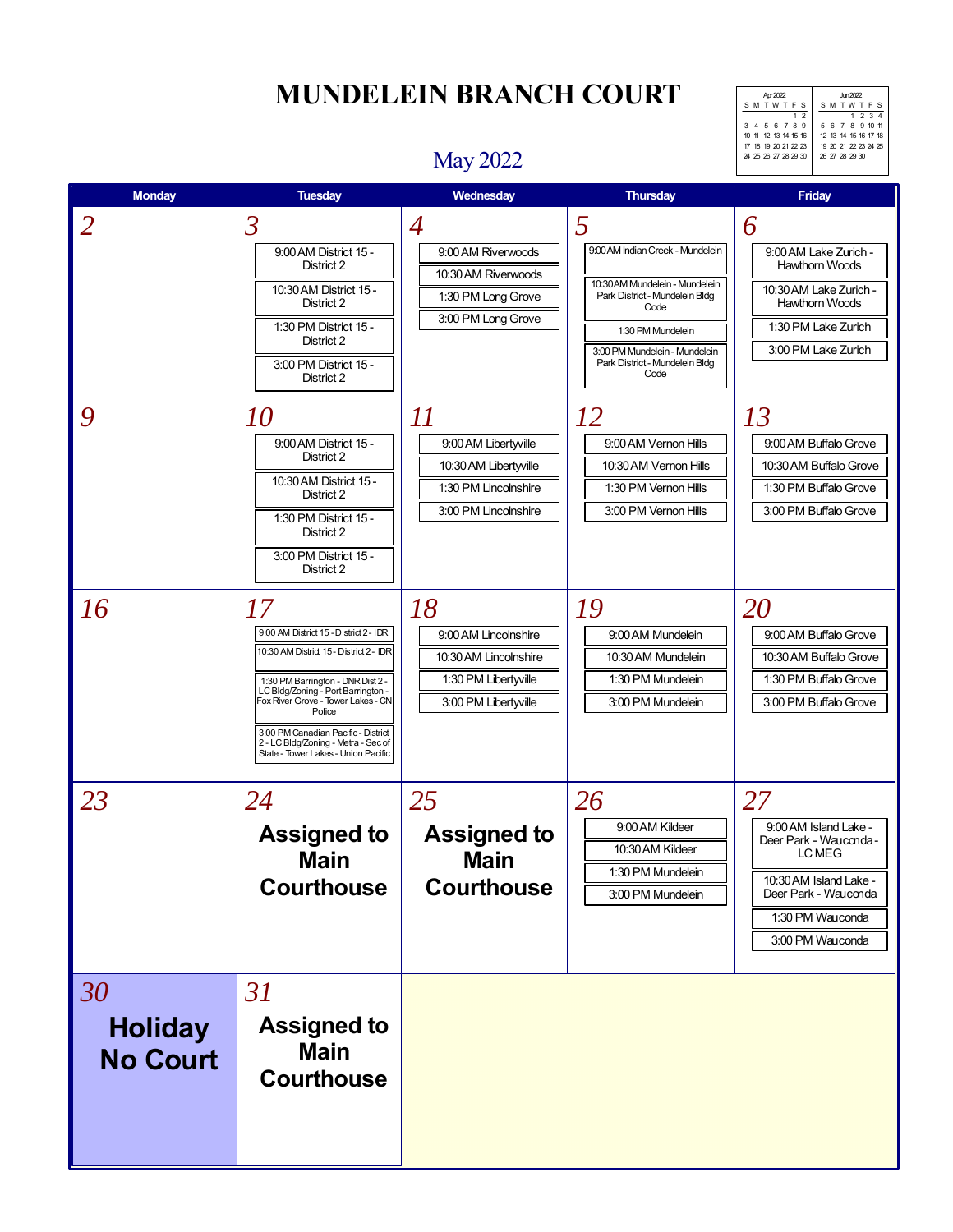# **MUNDELEIN BRANCH COURT** Julie 2022

SM TWTF 1 2 3 4 5 6 789 10 11 12 13 14 15 16 17 18 19 20 21 22 23 24 25 26 27 28 29 30 31 May 2022 SM TWT F S 1 2 3 4 567 8 9 10 11 12 13 14 15 16 17 18 19 20 21 22 23 24 25 26 27 28  $29 30 31$ 

#### June 2022

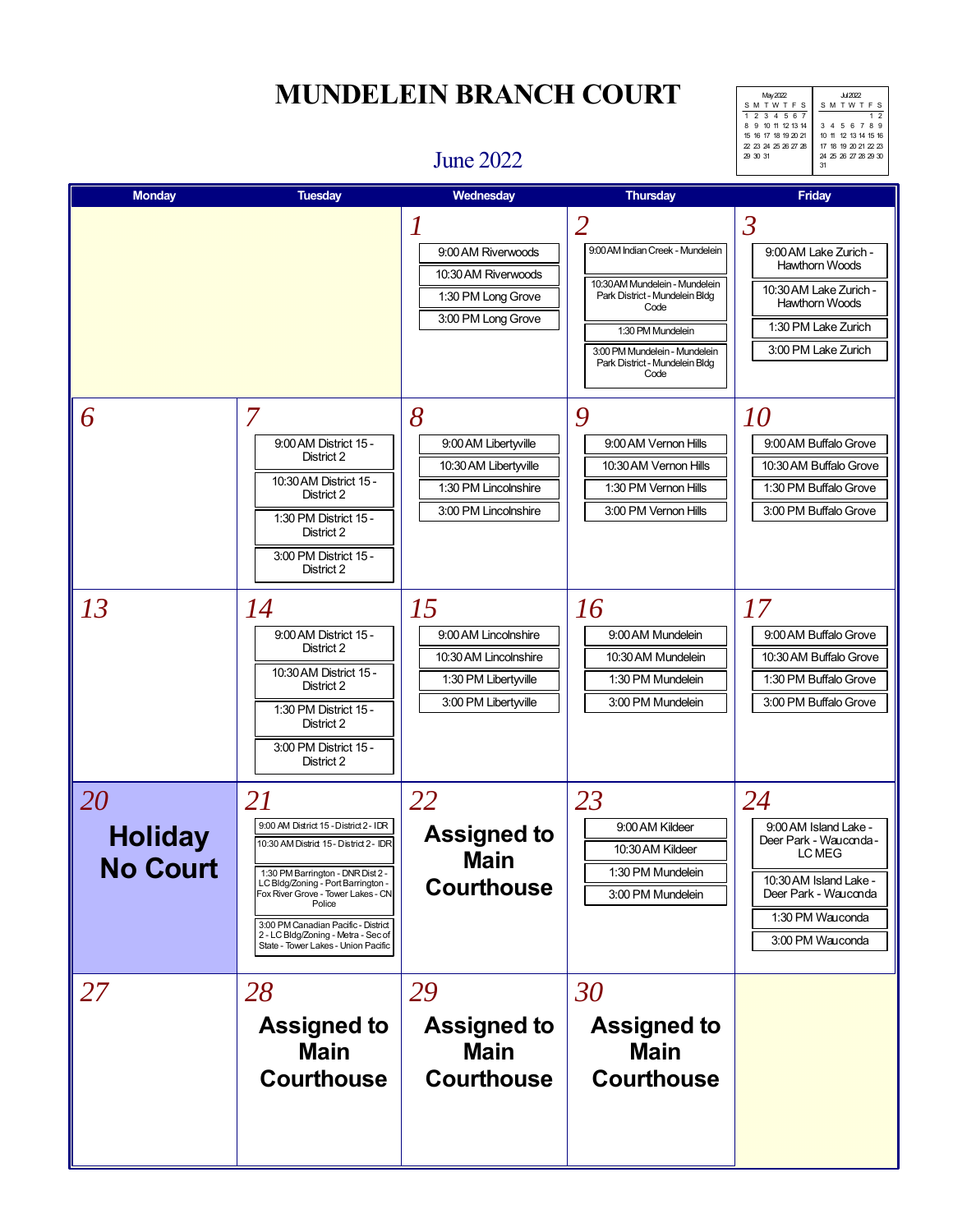# July 2022

| $\ln 2022$<br>SMTWTFS | Aug2022<br>SMTWTFS   |  |  |
|-----------------------|----------------------|--|--|
|                       |                      |  |  |
| $1 \t2 \t3 \t4$       | 1 2 3 4 5 6          |  |  |
| 5 6 7 8 9 10 11       | 7 8 9 10 11 12 13    |  |  |
| 12 13 14 15 16 17 18  | 14 15 16 17 18 19 20 |  |  |
| 19 20 21 22 23 24 25  | 21 22 23 24 25 26 27 |  |  |
| 26 27 28 29 30        | 28 29 30 31          |  |  |
|                       |                      |  |  |

| <b>Monday</b>                                       | <b>Tuesday</b>                                                                                                                                                                                                                                                                                                                          | Wednesday                                                                                           | Thursday                                                                                                                                                                                                          | Friday                                                                                                                                                    |
|-----------------------------------------------------|-----------------------------------------------------------------------------------------------------------------------------------------------------------------------------------------------------------------------------------------------------------------------------------------------------------------------------------------|-----------------------------------------------------------------------------------------------------|-------------------------------------------------------------------------------------------------------------------------------------------------------------------------------------------------------------------|-----------------------------------------------------------------------------------------------------------------------------------------------------------|
|                                                     |                                                                                                                                                                                                                                                                                                                                         |                                                                                                     |                                                                                                                                                                                                                   | 9:00 AM Lake Zurich -<br><b>Hawthorn Woods</b><br>10:30 AM Lake Zurich -<br><b>Hawthorn Woods</b><br>1:30 PM Lake Zurich<br>3:00 PM Lake Zurich           |
| $\overline{A}$<br><b>Holiday</b><br><b>No Court</b> | 5<br>9:00 AM District 15 -<br>District 2<br>10:30 AM District 15 -<br>District 2<br>1:30 PM District 15 -<br>District 2<br>3:00 PM District 15 -<br>District 2                                                                                                                                                                          | 6<br>9:00 AM Riverwoods<br>10:30 AM Riverwoods<br>1:30 PM Long Grove<br>3:00 PM Long Grove          | 7<br>9:00 AM Indian Creek - Mundelein<br>10:30 AM Mundelein - Mundelein<br>Park District - Mundelein Bldg<br>Code<br>1:30 PM Mundelein<br>3:00 PM Mundelein - Mundelein<br>Park District - Mundelein Bldg<br>Code | 8<br>9:00 AM Buffalo Grove<br>10:30 AM Buffalo Grove<br>1:30 PM Buffalo Grove<br>3:00 PM Buffalo Grove                                                    |
| 11                                                  | 12<br>9:00 AM District 15 -<br>District 2<br>10:30 AM District 15 -<br>District 2<br>1:30 PM District 15 -<br>District 2<br>3:00 PM District 15 -<br>District 2                                                                                                                                                                         | 13<br>9:00 AM Libertyville<br>10:30 AM Libertyville<br>1:30 PM Lincolnshire<br>3:00 PM Lincolnshire | 14<br>9:00 AM Vernon Hills<br>10:30 AM Vernon Hills<br>1:30 PM Vernon Hills<br>3:00 PM Vernon Hills                                                                                                               | 15<br>9:00 AM Buffalo Grove<br>10:30 AM Buffalo Grove<br>1:30 PM Buffalo Grove<br>3:00 PM Buffalo Grove                                                   |
| 18                                                  | 19<br>9:00 AM District 15 - District 2 - IDR<br>10:30 AM District 15 - District 2 - IDR<br>1:30 PM Barrington - DNR Dist 2 -<br>LC Bldg/Zoning - Port Barrington -<br>Fox River Grove - Tower Lakes - CN<br>Police<br>3:00 PM Canadian Pacific - District<br>2 - LC Bldg/Zoning - Metra - Sec of<br>State - Tower Lakes - Union Pacific | 20<br>9:00 AM Lincolnshire<br>10:30 AM Lincolnshire<br>1:30 PM Libertyville<br>3:00 PM Libertwille  | 21<br>9:00 AM Mundelein<br>10:30 AM Mundelein<br>1:30 PM Mundelein<br>3:00 PM Mundelein                                                                                                                           | 22<br>9:00 AM Island Lake -<br>Deer Park - Wauconda -<br>LC MEG<br>10:30 AM Island Lake -<br>Deer Park - Wauconda<br>1:30 PM Wauconda<br>3:00 PM Wauconda |
| 25                                                  | 26<br><b>Assigned to</b><br><b>Main</b><br><b>Courthouse</b>                                                                                                                                                                                                                                                                            | 27<br><b>Assigned to</b><br><b>Main</b><br><b>Courthouse</b>                                        | 28<br>9:00 AM Kildeer<br>10:30 AM Kildeer<br>1:30 PM Mundelein<br>3:00 PM Mundelein                                                                                                                               | 29<br><b>Assigned to</b><br><b>Main</b><br><b>Courthouse</b>                                                                                              |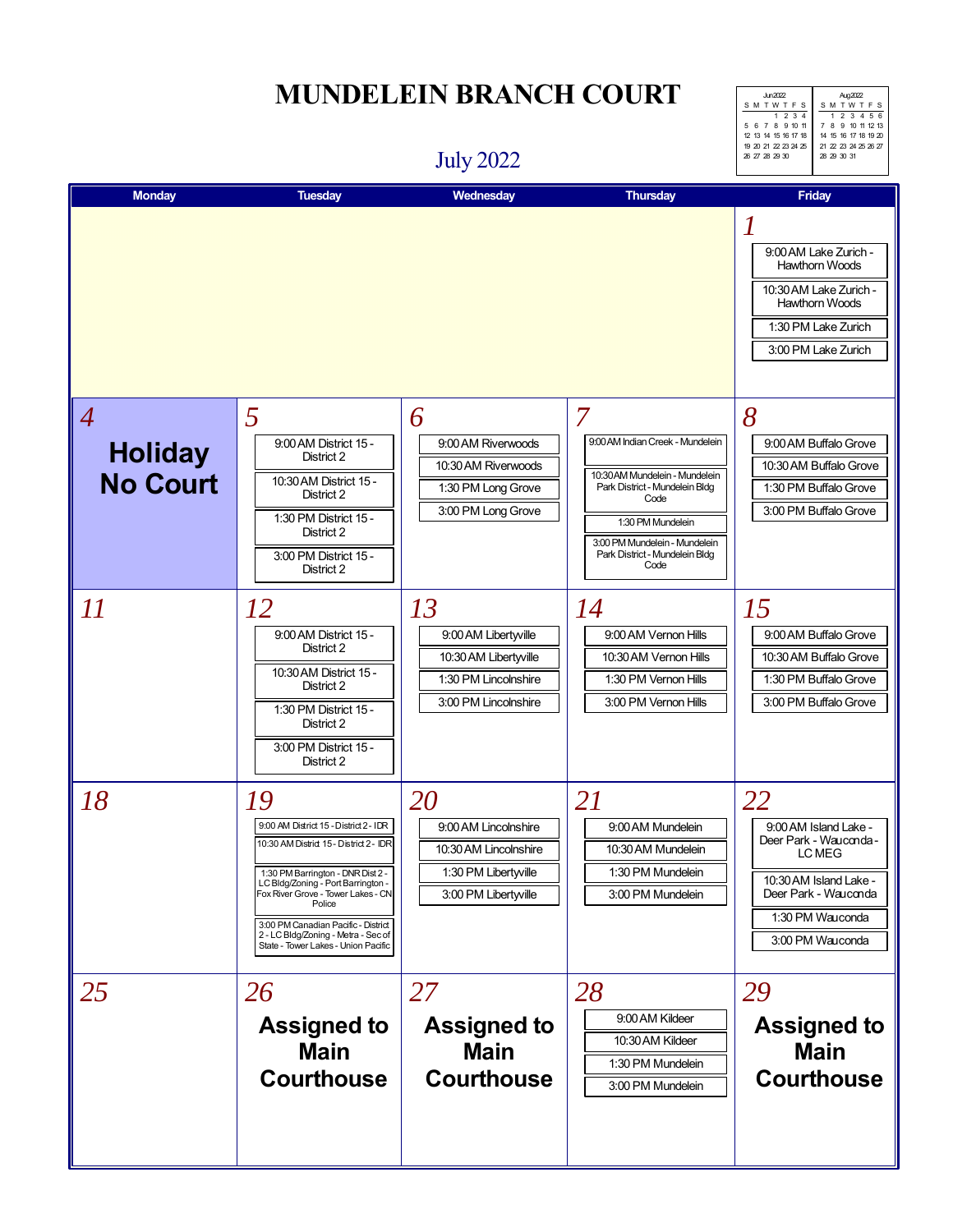# **MUNDELEIN BRANCH COURT** SARCE SACRY

SM TWTF 123 4 5 6 7 8 9 10 11 12 13 14 15 16 17 18 19 20 21 22 23 24 25 26 27 28 29 30 Jul 2022 SM TWTF 1 2 3 4 5 6 789 10 11 12 13 14 15 16 17 18 19 20 21 22 23 24 25 26 27 28 29 30 31

### August 2022

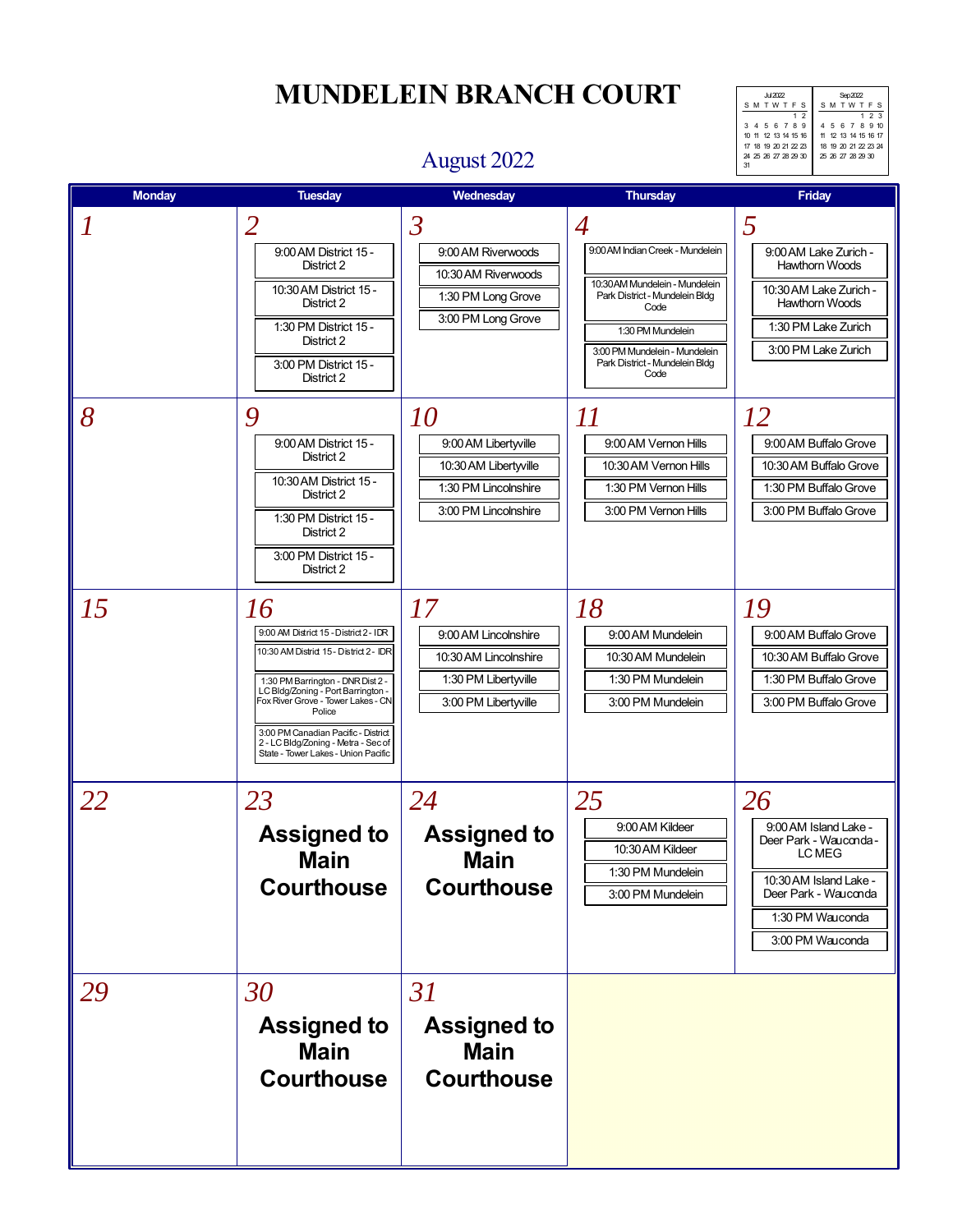### **MUNDELEIN BRANCH COURT** Agaze and  $\overline{C}$

SM TWTF 1 2 3 4 5 678 9 10 11 12 13 14 15 16 17 18 19 20 21 22 23 24 25 26 27 28 29 30 31 Aug 2022 SM TWT F S 1 2 3 456 7 8 9 10 11 12 13 14 15 16 17 18 19 20 21 22 23 24 25 26 27  $28$   $29$   $30$   $31$ 

#### September 2022

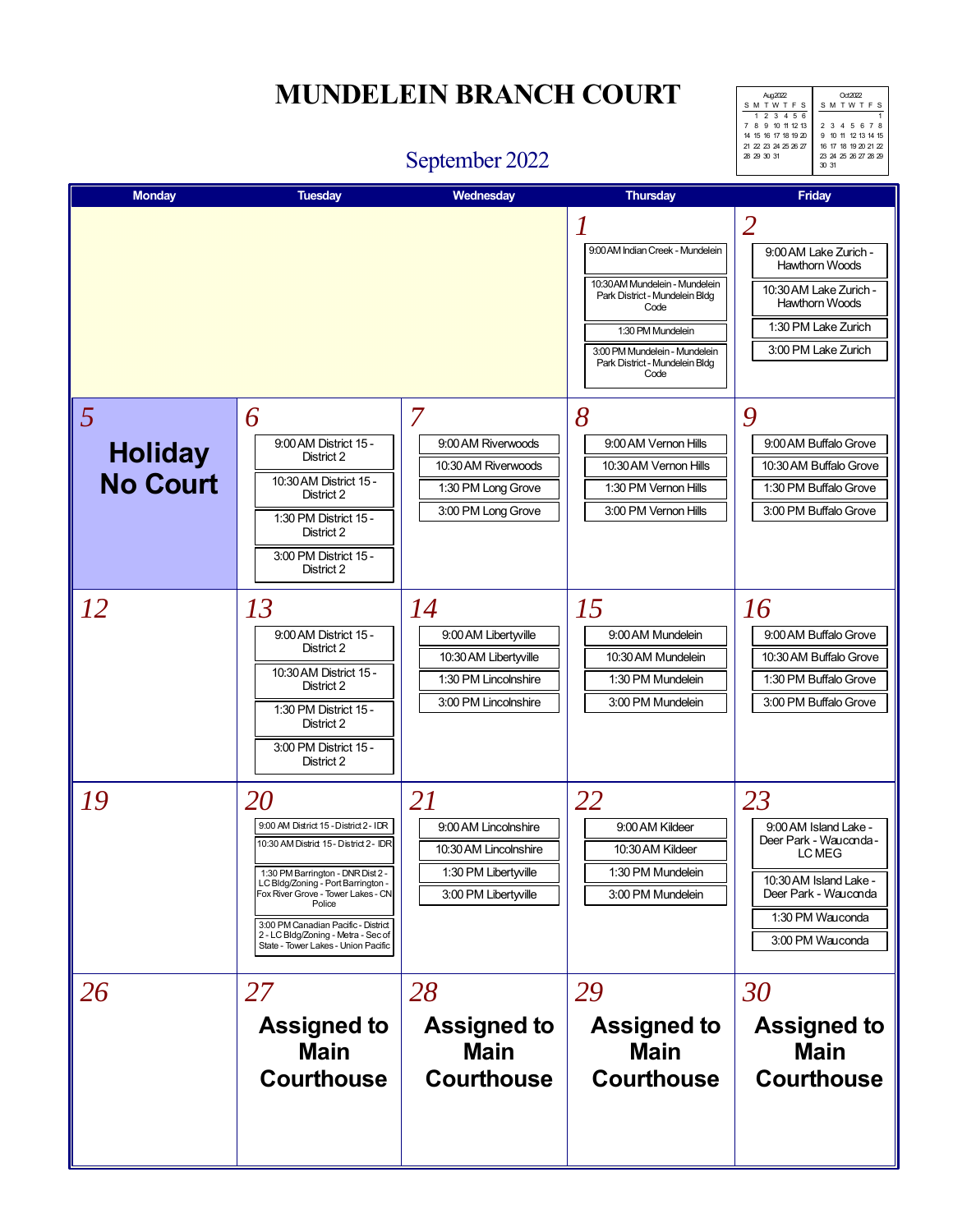SM TWT FS 1 2 345 6 7 8 9 10 11 12 13 14 15 16 17 18 19 20 21 22 23 24 25 26  $27, 28, 29, 30$ Sep 2022 S M T W T F 123 4 5 6 7 8 9 10 11 12 13 14 15 16 17 18 19 20 21 22 23 24 25 26 27 28 29 30

### October 2022

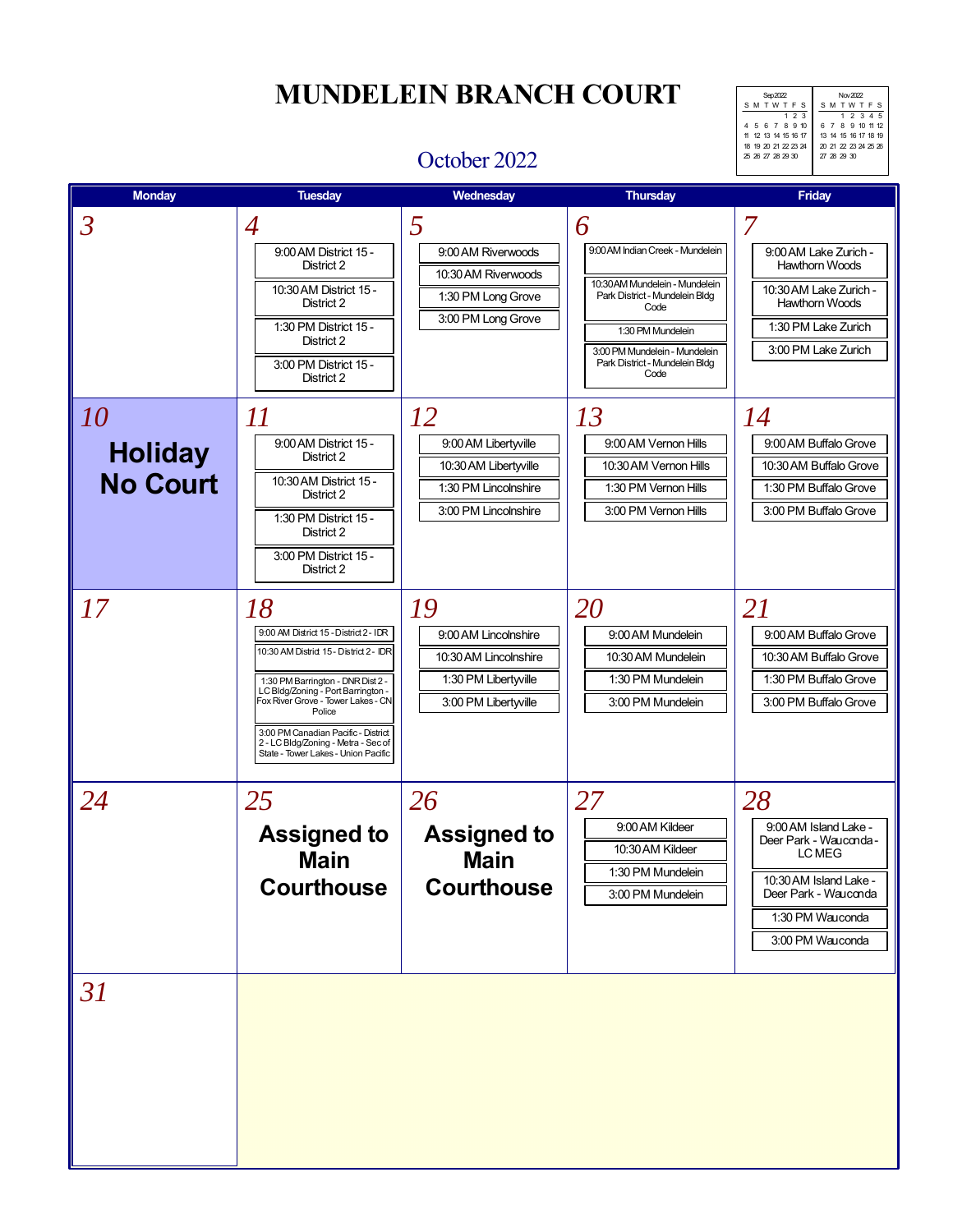SM TWTF 123 4 5 6 7 8 9 10 11 12 13 14 15 16 17 18 19 20 21 22 23 24 25 26 27 28 29 30 31 Oct 2022 SM TWTF 1 2 3 4 5 678 9 10 11 12 13 14 15 16 17 18 19 20 21 22 23 24 25 26 27 28 29 30 31

### November 2022